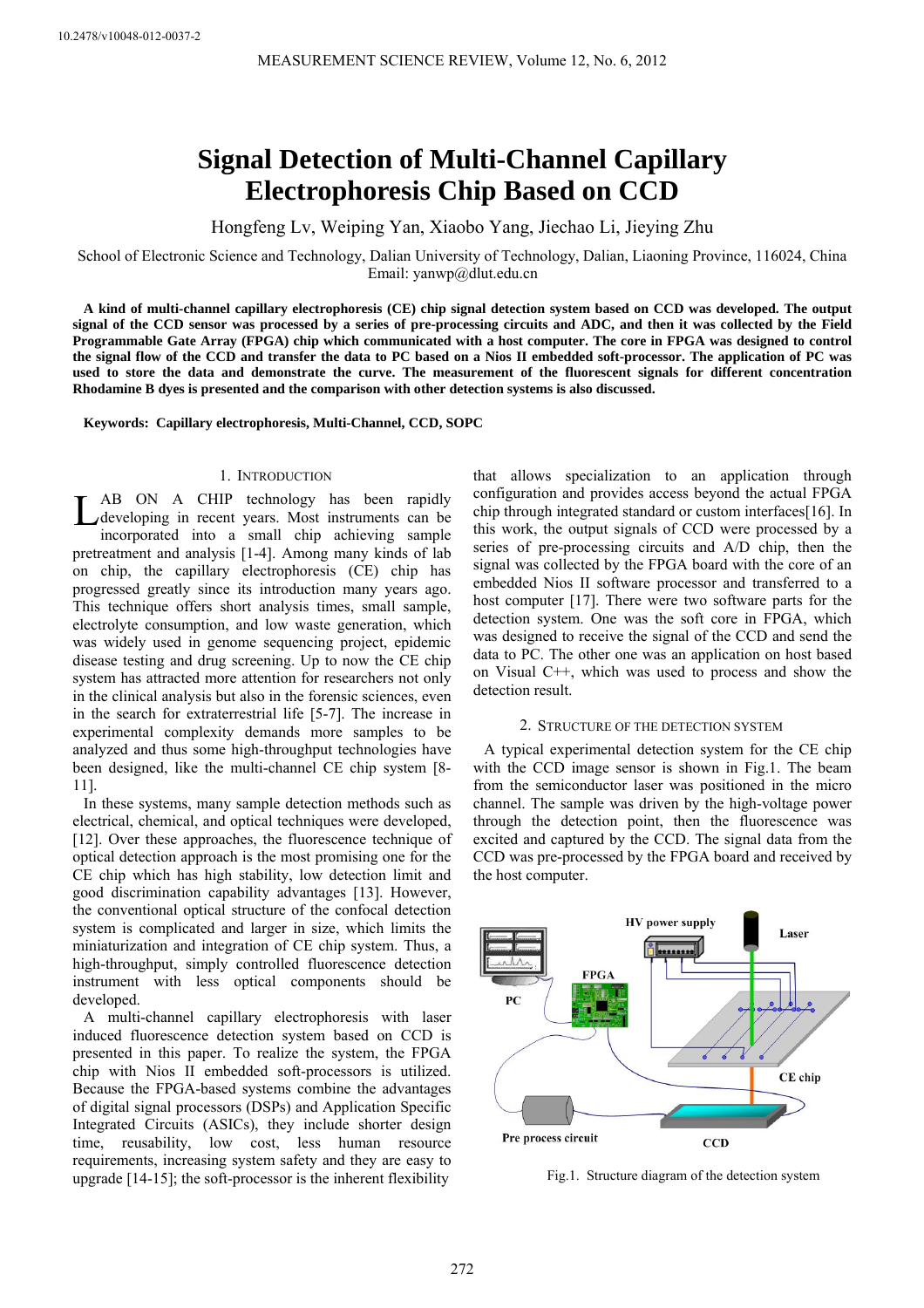FPGA chip was the main logic controller and it generated the driving timing pulse for the CCD and trigger signal for the A/D converter. The analog signal from the CCD sensor through the differential, filter and amplifier circuits was sent to the A/D chip TLC5510. The digital pixel-signal was processed by the embedded Nios II processor and transferred from the hardware board to the host computer via RS232. The hardware architecture is shown in Fig.2.



Fig.2. The architecture of the basic hardware

## *2.1. CCD driver module*

TCD1208AP fabricated by TOSHIBA Company was selected as the CCD sensor, which is a high sensitive and low dark current 2160-element image device. The image sensing element size is 14μm by 14μm, the over length is 30.2mm. The microfluidic channel width of the capillary electrophoresis chip is 100μm and the distance between the two micro channels is 6mm, so the sensor element size is large enough for the CE chip detecting.



Fig.3. The schematic of CCD driver

The driver module of the FPGA chip generated the clock time for CCD by the time sequence which was designed with schematic composer as shown in Fig.3. The pulse of light integral SH with the charge transfer pulse CR1 and CR2 was set up by the software in the counter mode. The clock cycles could be adjusted by the counter according to the CCD drivers. The input clocks determined all the output pulse, but they were mutually independent, actually avoiding the race and hazard between RS and SH.

The clock frequency of signal CLK was 50MHz and the working frequency of CCD was 1MHz, therefore the module Div50 divided the CLK by 50 and generated the reset signal RS with duty ratio 1:3. The module Div2 divided the RS by 2 that produced the two phase pulse CR1 and CR2. Their frequency was 0.5MHz, and the duty ratio was 1:1. The SH controlled the output signal frequency of the CCD. The simulation waveform is shown in Fig.4. As can be seen, the width of the wide pulse of the CR1 and CR2 is larger than the SH signal pulse where the pulse number is more than 1106 in one cycle.



Fig.4. Simulation waveform of CCD driver

After the device configuration, the code was compiled and downloaded into the FPGA chip under the Quartus II development environment. The output waveform of the pins is shown in Fig.5 by the DSO (Digitizing Storage Oscilloscope), the waves meet the phase and amplitude requirements of the CCD device. Using the 532nm laser as the light source, the CCD covered with a black film having some slits was used to test its ability. The waveform detected by CCD, as shown in Fig.6, demonstrated that the TCD1208AP chip is performing normally under the control of CCD driver module.



(a)Charge transfer pulse CR1,CR2 (b) The pulse of SH and CR1



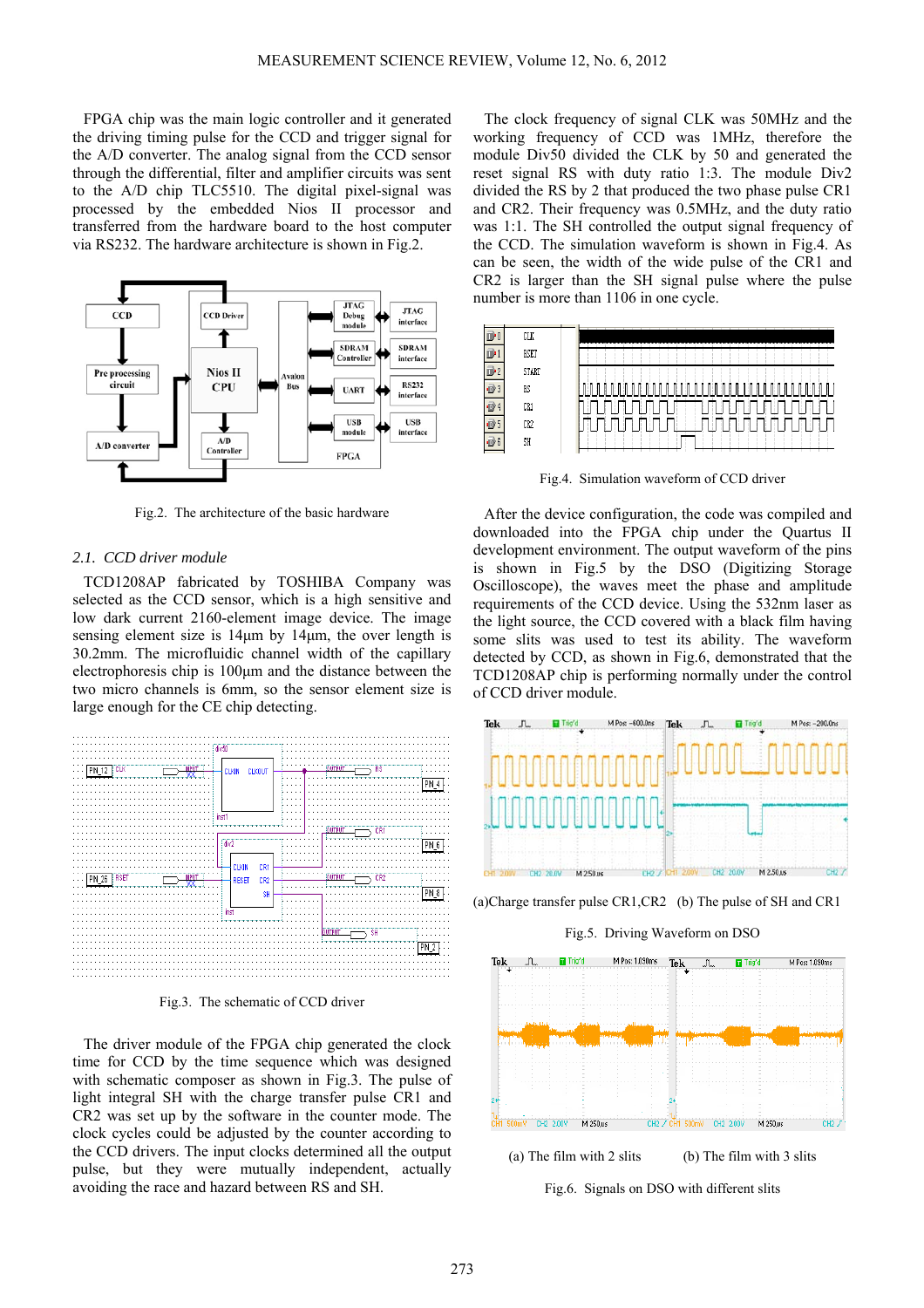## *2.2. Differential circuit*

TCD1208AP CCD has two outputs which are the signal output (OS) and the compensation output (DOS). In the original output signal, the effective signal of OS is only several hundred mill volts and there are many pulse disturbances caused by the reset signal. Thus, the AD620 amplifier was selected to eliminate the useless signal and amplify the effective signal by the differential amplification circuit. The OS and DOS were separately connected to the reverse phase and same phase inputs of the AD620.

## *2.3. Filter and amplifier circuit*

In the fluorescence detection, the output signal of the CCD device was always imposed with high-frequency noise, so a low-pass filter was used to get the accurate value. The circuit diagram for the voltage-controlled voltage source (VCVS) low-pass filter unit is shown in Fig.7.



Fig.7. Circuit diagram of VCVS second-order low-pass filter

It was composed of RC filters and a proportional OP27 amplifier. According to the VCVS second order low-pass filter, the cutoff frequency is

$$
f_o = \frac{1}{2\pi\sqrt{R_{37}R_{38}C_{63}C_{64}}} \tag{1}
$$

Based on the Nyquist sampling theory, the cutoff frequency was adjusted. While it was the same with the frequency of the reset pulse, the noise could be reduced more, the parameters were designed as  $C63 = C64 = 100pF$ , R37=R38=1.6k $\Omega$ . The differential circuits only amplify the current of the signal and suppress the interference, which do not increase voltage amplitude more, so the output signal is still small. Therefore a voltage amplifier circuit was designed to process the signal before it was sent to the A/D converter.

## *2.4. A/D conversion*

To realize high speed sampling, a Texas Instruments (TI) TLC5510 was chosen as the analog digital converter which is a CMOS, 8-bit, 20MSPS analog-to-digital converter (ADCs) utilizing a semi-flash architecture [18]. It includes internal-reference resistors, a sample-and-hold circuit, and parallel outputs with high-impedance mode, which greatly simplifies the design of the external circuit. Driving pulse

CLK for A/D converter is generated by the FPGA chip. The light integral SH of CCD pulse controls the OE of the ADC to achieve the signal output, and synchronizes the digitizing process.

#### 3. SOFTWARE ARCHITECTURE

## *3.1. Embedded system design*

The CCD detection system is based on a FPGA chip which is designed as a system-on-a-programmable-chip (SOPC) with the embedded Nios II software processor. Depending on SOPC technology, the detection systems should be more compact and high performance. The Nios II application is used to control signal processing and data streaming. The whole system was designed in SOPC builder of Quartus II development environment. The main unit consists of a Nios II processor, on-chip memory (RAM and ROM), peripheral interfaces, I/O logic control, data converters and some Avalon slave components which are mapped to Avalon bus. Meanwhile, its respective address and interrupt requirement sequence number were generated automatically. The PLLs for Nios II and the memory clocking were the only additional components [19].

The main systematic task undertaken by the Nios II was to accomplish the control of the CCD and A/D converter. The host PC sent the "Begin" command to the FPGA board, the Nios II soft core started the CCD driver with A/D conversion module and received digital pixel signal. Each frame of the signal received by the FPGA chip was loaded into SDRAM memory buffer. When one frame completed, the data was sent to the host computer, the procedure continued to capture the next frame until the signal collection closed; the process is depicted in Fig.8. This program was written in C and downloaded to the FPGA board by Alter's Nios II IDE [20].



Fig.8. The flow diagram of program executed in Nios II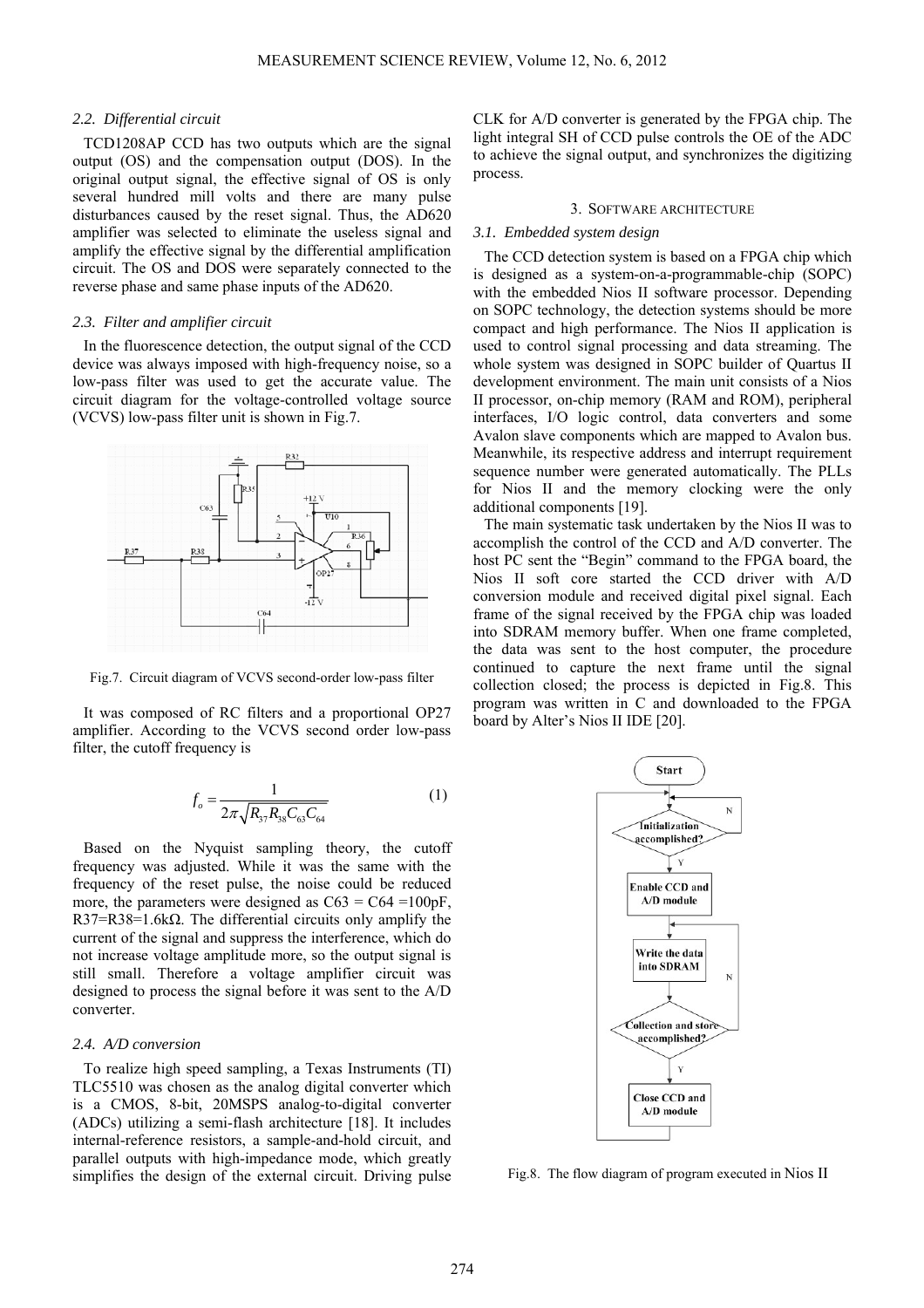## *3.2. Host Applications*

The application frame was designed by App Wizard of the VC++, and utilized the MFC program to complete it. This data acquisition software provided a friendly man-machine interactive interface and realized some functions such as data accept, signal processing, display and data store.

The CCD data from the FPGA board was put into the two dimensional arrays (400×2160). Each row stored one frame data, and different row corresponded to different sampling times. For drawing the graphs, the data in the array buffer need to be further processed, including D/A, channel recognition and data filter.

The channel recognition principle is shown in Fig.9. Q is the pixel reference value; c1 and c2 are the pixel numbers of the two sides of the micro channel, the pixel data between c1 and c2 are the valid signal value in this channel. The channel number is k, cnt is counter increased by one which is triggered by rising edge of RS. The program will detect all the pixel data with the increase of the cnt. When the value is higher than Q, c1 is given the current cnt number, if it is lower, c2 is given the cnt. At the initial stage, the default value of k is 1, the default channel is No.1, after both c1 and c2 have value, the k increases by 1, and turns to the next channel. Then this step is repeated until all the pixels are processed.



Fig.9. (a) The diagram of channel identification (b) The flow chart of program for channel identification

## 4. DISCUSSION

The multi-channel CE chip was pretreated with deionized water and the running buffer. Then Rhodamine B dyes with different concentration  $(1.0 \times 10^{-5} \text{ mol/L}, 1.0 \times 10^{-4} \text{ mol/L},$  $1.0\times10^{-3}$  mol/L,  $1.0\times10^{-2}$  mol/L) as the samples for the experiment were driving to the four channels, respectively, by the high voltage. [21-22]. While the sample moves to the detection point, the laser excites the fluorescence which is received by the CCD detection system.

The signal from the CCD was transmitted to the FPGA chip and through the UART-port to the windows XP based host computer. The data was processed by the application and the results could be displayed on the screen. The interface could display not only the detecting curve of single channel but also the four channel curves at the same time. The fluorescence intensities of different concentration Rhodamine B dyes were measured in the four-channel CE chip simultaneously, utilizing the CCD detection system as shown in Fig.10. From the image, the four clear peaks of the fluorescence intensities are obtained, they have sharp and low noise profile. Fig.11 shows the fluorescence intensities of four concentration Rhodamine B dyes detected in a single channel CE chip four times by past self-developed conventional fluorescence detection system. In this figure, the curve profiles are remarkably broadened and unstable; the background noise level is so high. The comparison result shows that the signal of the CCD detection system has better stability and higher signal to noise ratio than the conventional fluorescence detection system.



Fig.10. Fluorescence intensity vs. time (s) in CCD detection system



Fig.11. Fluorescence intensity vs. time (s) in conventional detection systems